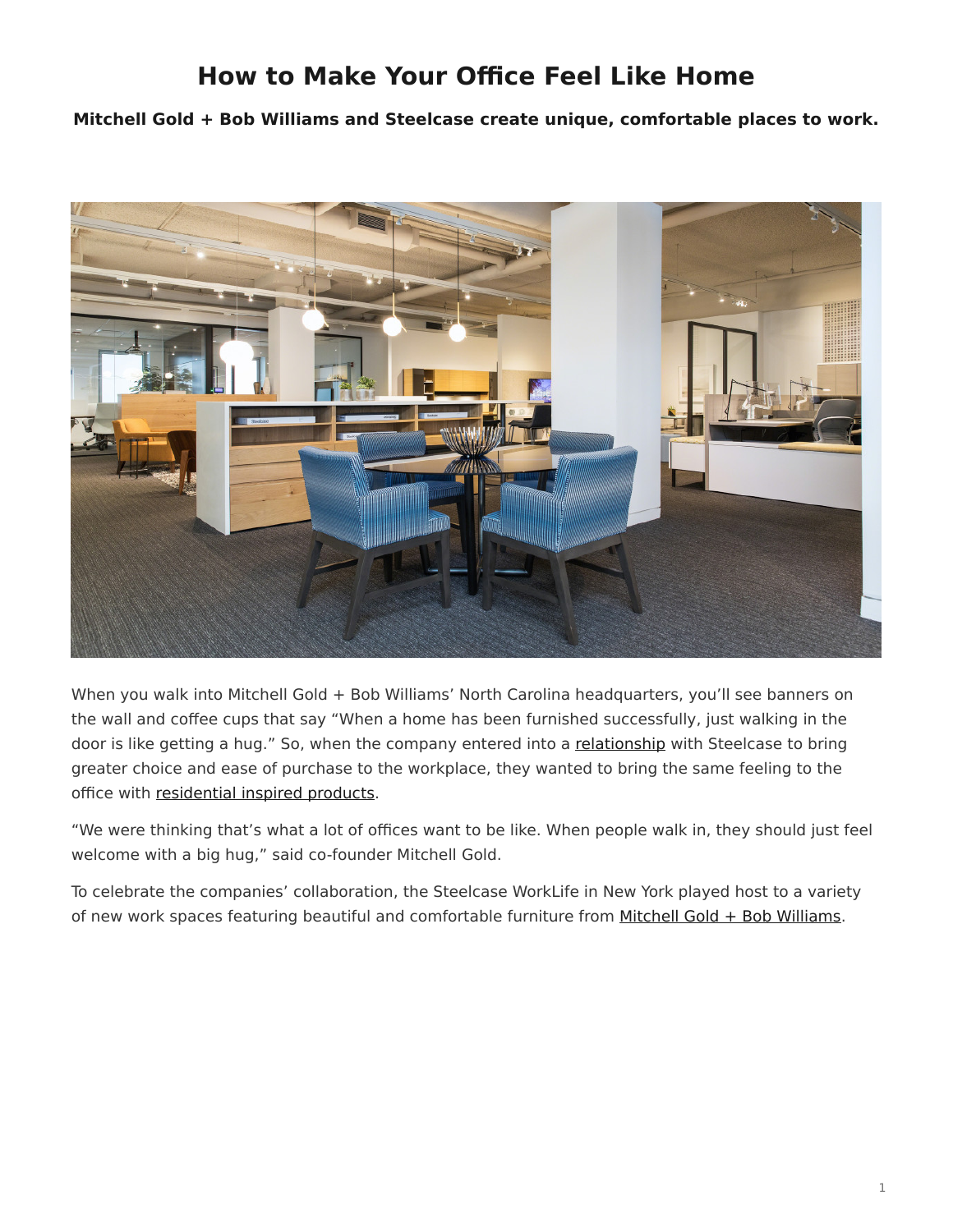

The extensive [Steelcase portfolio](https://www.steelcase.com/our-partners/), which includes some of the world's best brands such as Mitchell Gold + Bob Williams, means customers can order everything they need in one place and get consolidated distribution by the largest dealer network in the industry.

**[+About Steelcase](https://www.steelcase.com/discover/steelcase/our-company/) [+Customer Care](#page-0-0) [+Legal Notices](#page-0-0) [Connect With Us](https://www.steelcase.com/find-us/social-media/) [+](https://www.steelcase.com/find-us/social-media/) [Contact Us](https://www.steelcase.com/about/connect/contact-us/) [+](https://www.steelcase.com/about/connect/contact-us/) Steelcase** How to Make Your Office Feel Like Home 2